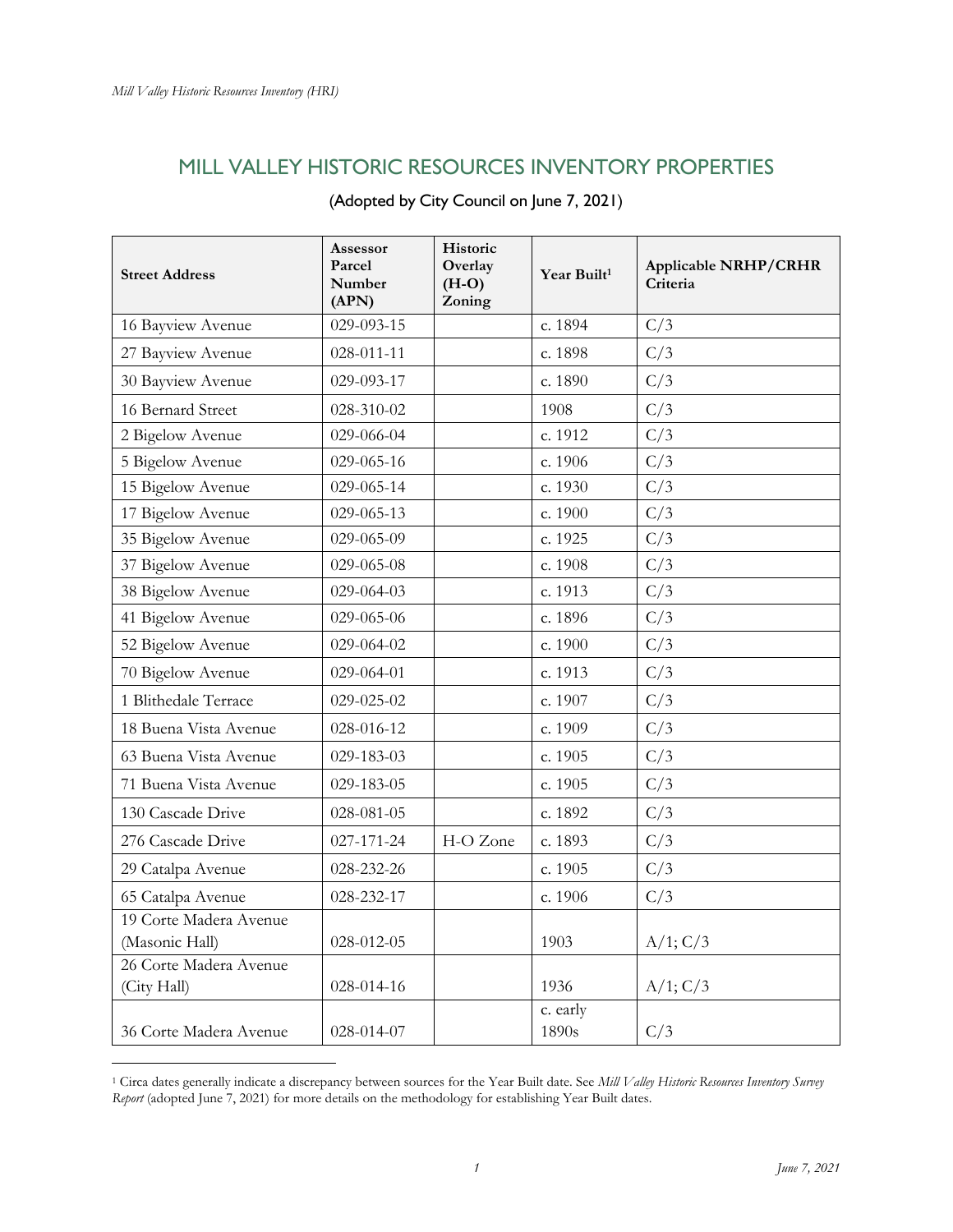| <b>Street Address</b>      | <b>Assessor</b><br>Parcel<br>Number<br>(APN) | Historic<br>Overlay<br>$(H-O)$<br>Zoning | Year Built <sup>1</sup> | <b>Applicable NRHP/CRHR</b><br>Criteria   |
|----------------------------|----------------------------------------------|------------------------------------------|-------------------------|-------------------------------------------|
| 160 Corte Madera           |                                              |                                          |                         | $A/1$ ; $C/3$ – Individually              |
| (Redwood Lodge, including  | 029-042-52,                                  |                                          |                         | Eligible; Contributor to                  |
| designed landscape)        | $029 - 051 - 11$                             | H-O Zone                                 | c. 1891                 | Identified Eligible District <sup>2</sup> |
|                            |                                              |                                          |                         | $A/1$ ; $C/3 - Not$                       |
| 178 Corte Madera Avenue    |                                              |                                          |                         | Individually Eligible;                    |
| (Nixie Cottage, Redwood    |                                              |                                          |                         | Contributor to Identified                 |
| Lodge Complex)             | 029-042-53                                   |                                          | c. 1902                 | Eligible District <sup>3</sup>            |
| 186 Corte Madera Avenue    | 029-042-66                                   |                                          | c. 1890s                | C/3                                       |
| 216 Corte Madera Avenue    | 029-042-61                                   | H-O Zone                                 | 1892                    | C/3                                       |
| 138 E. Blithedale Avenue   | 028-024-01                                   |                                          | c. 1900                 | C/3                                       |
| 177 E. Blithedale Avenue   |                                              |                                          | c. 1908;                |                                           |
| (Scout Hall)               | $028 - 025 - 03$                             |                                          | c.1924-1929             | A/1; C/3                                  |
| 231-235 E. Blithedale      |                                              |                                          |                         |                                           |
| Avenue (Jagtown Saloon)    | 028-027-15                                   |                                          | c. 1895                 | A/1                                       |
| 260 E. Blithedale Avenue   |                                              |                                          |                         |                                           |
| (Methodist Church)         | 028-032-33                                   |                                          | 1913                    | C/3                                       |
| 300 E. Blithedale Avenue   |                                              |                                          |                         |                                           |
| (Phone Company)            | 028-233-36                                   |                                          | 1949                    | $A/1$ ; $C/3$                             |
| 360 E. Blithedale Avenue   |                                              |                                          |                         |                                           |
| (New Park School)          | 028-232-25                                   |                                          | 1939                    | A/1; C/3                                  |
| 2 El Capitan Avenue        |                                              |                                          |                         |                                           |
| (Garden of Allah, now      |                                              |                                          |                         |                                           |
| Ralston White Retreat)     | $027 - 021 - 01$                             | H-O Zone                                 | c. 1915                 | C/3                                       |
|                            |                                              |                                          |                         | $A/1$ ; $C/3 - Not$                       |
| 9 Eldridge Avenue          |                                              |                                          |                         | Individually Eligible;                    |
| (Tillicum Cottage, Redwood |                                              |                                          |                         | Contributor to Identified                 |
| Lodge Complex)             | $029 - 051 - 10$                             |                                          | c. 1902                 | Eligible District <sup>4</sup>            |
| 160 Eldridge Avenue        | 029-024-22                                   |                                          | 1906                    | C/3                                       |

<sup>2</sup> 160 Corte Madera (Redwood Lodge) is individually eligible under Criterion A/1 and C/3. The designed landscape of Redwood Lodge is individually eligible under Criterion C/3. Redwood Lodge and the designed landscape are both contributors to an identified historic district eligible under A/1 and C/3. "Redwood Lodge, Mill Valley, California – Draft Historic Resources Evaluation," Carey & Co. Inc., March 25, 2011.

<sup>3</sup> According to an HRE prepared by Carey & Co. (2011), the Nixie Cottage does not meet the eligibility requirements under any NRHP/CRHR criterion as an individual resource; according to Carey & Co. the building retains good integrity. However, the HRE identifies Nixie Cottage as a contributor to a Redwood Lodge historic district eligible under Criterion A/1 and C/3. "Redwood Lodge, Mill Valley, California – Draft Historic Resources Evaluation," Carey & Co. Inc., March 25, 2011.

<sup>4</sup> According to an HRE prepared by Carey & Co. (2011), the Tillicum Cottage does not meet the eligibility requirements under any NRHP/CRHR criterion as an individual resource; according to Carey & Co. the building retains fair integrity. However, the HRE identifies Tillicum Cottage as a contributor to a historic district eligible under Criterion A/1 and C/3. "Redwood Lodge, Mill Valley, California – Draft Historic Resources Evaluation," Carey & Co. Inc., March 25, 2011.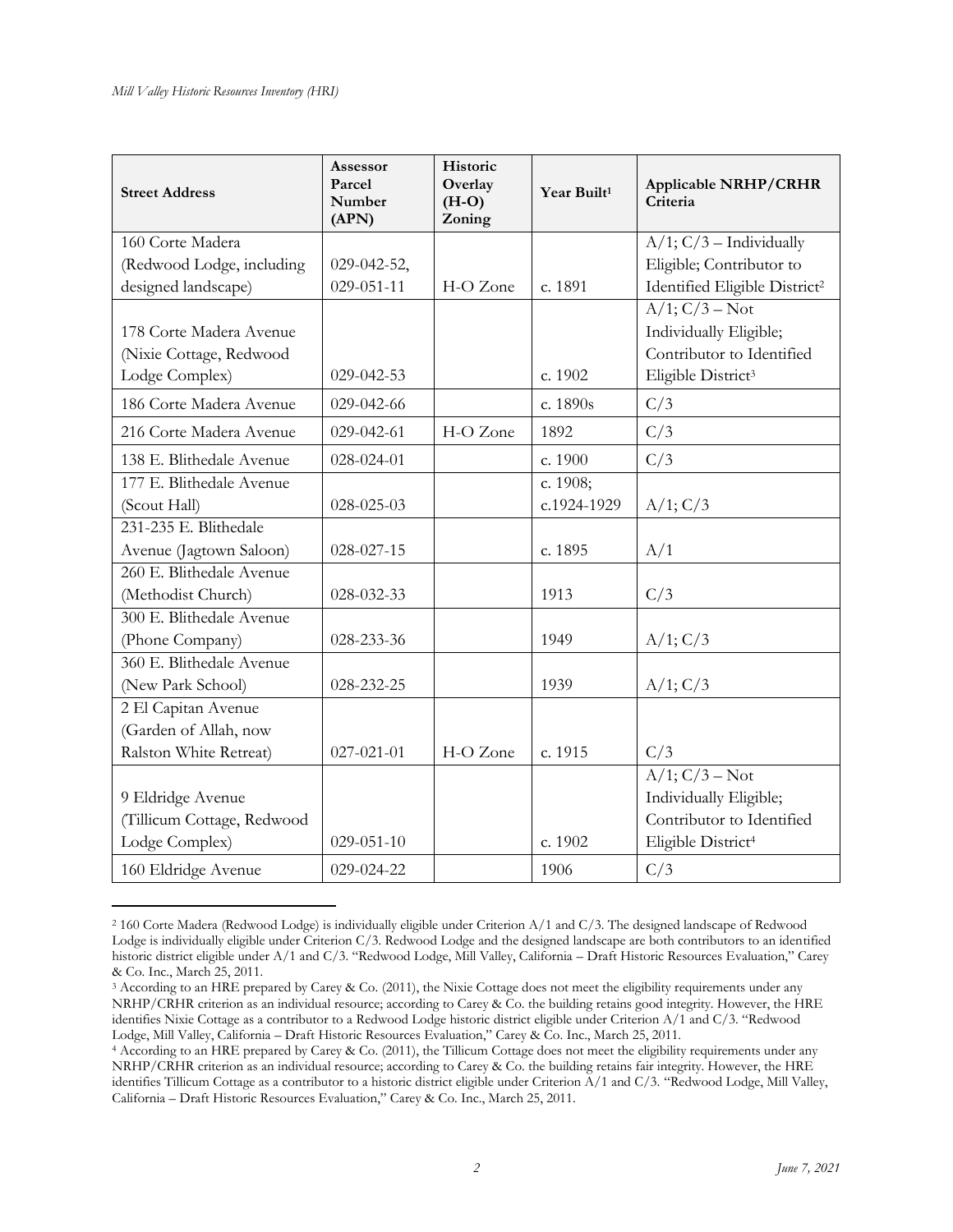| <b>Street Address</b>                                    | Assessor<br>Parcel<br>Number<br>(APN) | Historic<br>Overlay<br>$(H-O)$<br>Zoning | Year Built <sup>1</sup> | <b>Applicable NRHP/CRHR</b><br>Criteria |
|----------------------------------------------------------|---------------------------------------|------------------------------------------|-------------------------|-----------------------------------------|
| 225 Eldridge Avenue                                      | 029-022-04                            |                                          | c. 1908                 | C/3                                     |
| 153 Ethel Avenue                                         | 028-063-25                            |                                          | c. 1903                 | C/3                                     |
| 491 Ethel Avenue                                         | 028-213-36                            | H-O Zone                                 | c. 1889                 | B/2; C/3                                |
| 154 Hillside Avenue                                      | 029-113-29                            |                                          | c. 1906                 | C/3                                     |
| 160 Hillside Avenue                                      | 029-113-30                            |                                          | c. 1898                 | $B/2$ ; $C/3$                           |
| 164 Hillside Avenue                                      | 029-113-32                            |                                          | c. 1910                 | C/3                                     |
| 175 Hillside Avenue                                      | 029-112-01                            |                                          | c. 1906                 | C/3                                     |
| 7 Hueters Lane                                           | 028-111-22                            |                                          | 1895                    | C/3                                     |
| 69 King Street                                           | 027-124-08                            |                                          | 1907                    | C/3                                     |
| 1 Lincoln Avenue                                         | 029-064-04                            |                                          | 1930                    | C/3                                     |
| 21 Lovell Avenue                                         | 028-310-01                            | H-O Zone                                 | c. 1891                 | $A/1$ ; $B/2$ ; $C/3$                   |
| 52 Lovell Avenue<br>(Carnegie Library)                   | 028-052-04                            |                                          | c. 1911                 | $A/1$ ; $C/3$                           |
| 64 Lovell Avenue                                         | 028-052-25                            | H-O Zone                                 | c. 1891                 | A/1; C/3                                |
| 100 Lovell Avenue                                        | 028-052-16                            |                                          | c. 1891                 | C/3                                     |
| 104 Lovell Avenue                                        | 028-052-17                            |                                          | c. 1895                 | C/3                                     |
| 140 Lovell Avenue                                        | 028-043-13                            |                                          | c. 1891                 | C/3                                     |
| 156 Lovell Avenue                                        | 028-041-08                            |                                          | c. 1895                 | C/3                                     |
| 161 Lovell Avenue                                        | 028-042-02                            |                                          | c. 1891                 | $A/1$ ; $C/3$                           |
| 167 Lovell Avenue                                        | 028-042-01                            | H-O Zone                                 | c. 1893                 | $A/1$ ; $C/3$                           |
| 338 Lovell Avenue                                        | 027-173-05                            |                                          | 1903                    | C/3                                     |
| 17 Madrona Street<br>(Mill Valley Record)                | 028-055-01                            |                                          | 1905                    | A/1; C/3                                |
| 95 Magee Avenue                                          | 027-126-01                            | H-O Zone                                 | 1890                    | $B/2$ ; $C/3$                           |
| 181 Marguerite Avenue                                    | 027-121-37                            |                                          | 1910                    | C/3                                     |
| 11 Marion Avenue                                         | 027-243-20                            |                                          | c. late 1890s           | C/3                                     |
| 18 Miller Avenue<br>(Mill Valley Bank)                   | 028-061-27                            |                                          | 1926                    | $A/1$ ; $C/3$                           |
| 129 Miller Avenue<br>(Dollar/Mill Valley Lumber<br>Yard) | 028-071-06                            | H-O Zone <sup>5</sup>                    | c. 1895                 | $A/1$ – Identified Eligible<br>District |

<sup>5</sup> H-O zoning for 129 Miller Avenue (Dollar/Mill Valley Lumber Yard) was adopted by City Council Ordinance 1282 in 2016.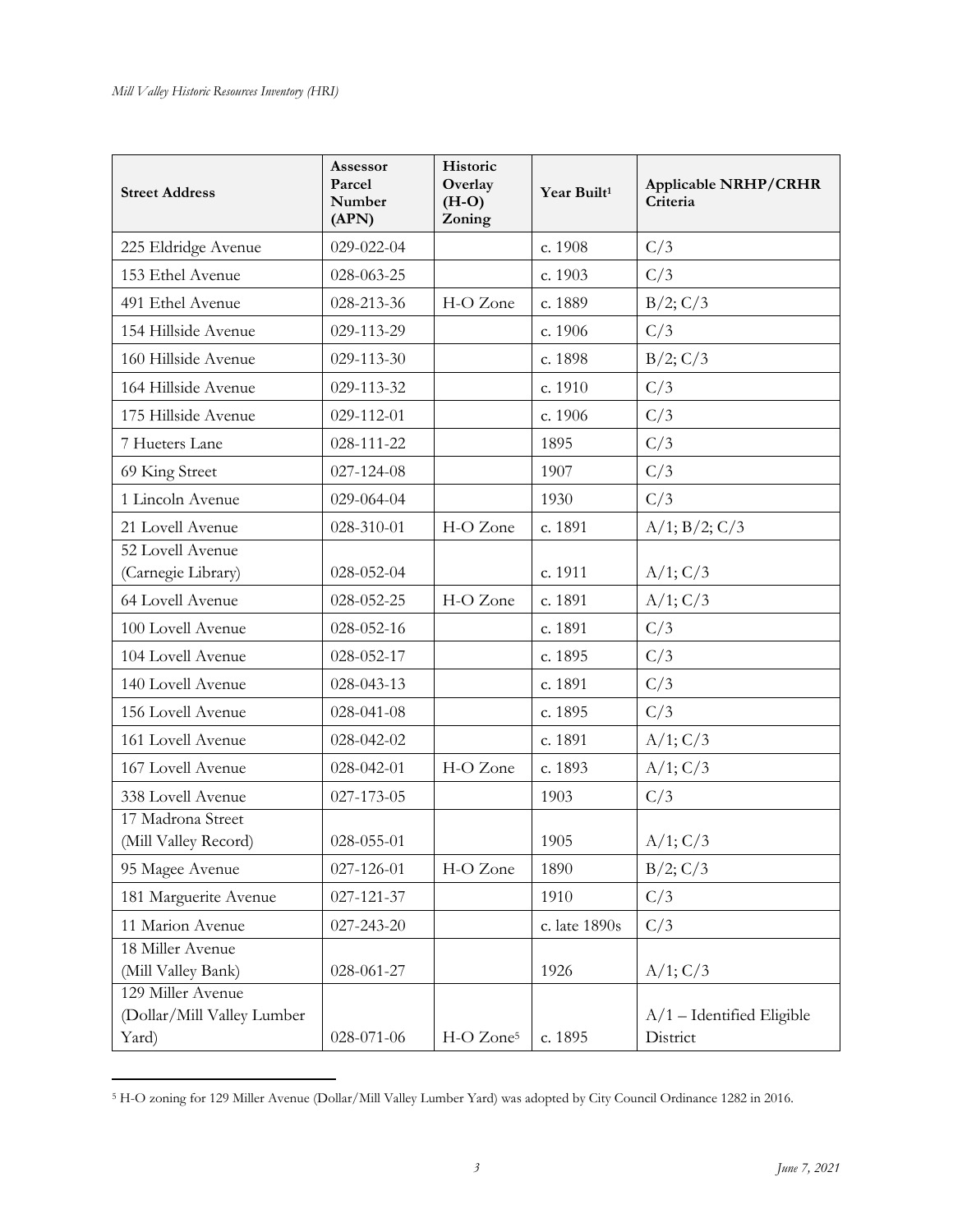| <b>Street Address</b>                                 | <b>Assessor</b><br>Parcel<br>Number<br>(APN) | Historic<br>Overlay<br>$(H-O)$<br>Zoning | Year Built <sup>1</sup> | <b>Applicable NRHP/CRHR</b><br>Criteria |
|-------------------------------------------------------|----------------------------------------------|------------------------------------------|-------------------------|-----------------------------------------|
| 189 Miller Avenue                                     | 028-034-13                                   |                                          | c. 1909                 | C/3                                     |
| 200 Miller Avenue                                     | 028-181-01                                   |                                          | 1912                    | C/3                                     |
| 234 Miller Avenue                                     | 028-241-19                                   |                                          | c. 1895                 | C/3                                     |
| 239 Miller Avenue                                     | 028-222-72                                   | H-O Zone                                 | 1893                    | C/3                                     |
| 240 Miller Avenue                                     | 028-186-01                                   |                                          | 1902                    | C/3                                     |
| 247 Miller Avenue (A)                                 | 028-222-88                                   |                                          | c. 1897                 | C/3                                     |
| 247 Miller Avenue (B)                                 | 028-222-89                                   |                                          | c. 1897                 | C/3                                     |
| 251 Miller Avenue                                     | 028-222-42                                   |                                          | c. late 1890s           | A/1                                     |
| 254 Miller Avenue                                     | 028-186-07                                   |                                          | 1903                    | C/3                                     |
| 257 Miller Avenue                                     | 028-222-57                                   |                                          | c. 1902                 | C/3                                     |
| 267 Miller Avenue                                     | 028-270-04                                   |                                          | 1928                    | C/3                                     |
| 270 Miller Avenue<br>(Mortuary)                       | 028-187-01                                   |                                          | 1947                    | A/1                                     |
| 271 Miller Avenue                                     | 028-222-90                                   |                                          | 1899                    | C/3                                     |
| 306 Miller Avenue                                     | 028-213-41                                   |                                          | c. 1894                 | C/3                                     |
| 414 Miller Avenue<br>(Quonsets)                       | 030-073-01                                   |                                          | 1947                    | C/3                                     |
| 700 Miller Avenue<br>(Tamalpais High, Wood            |                                              |                                          |                         |                                         |
| Hall)                                                 | 048-182-05                                   |                                          | 1908                    | A/1                                     |
| 87 Oakdale Avenue<br>Old Mill Park                    | 029-113-14                                   |                                          | c. 1903                 | C/3                                     |
| (Throckmorton Avenue &<br>Cascade Drive) <sup>6</sup> | 028-102-12                                   | H-O Zone                                 | c. 1834;<br>19007       | A/1 <sup>8</sup>                        |

<sup>6</sup> No address is provided for APN 028-102-12 (Old Mill Park) on Marin County Assessor's MarinMap. Old Mill Park fronts Throckmorton Avenue; the park is located between Throckmorton and Molino avenues, and Cascade Drive runs through the park. <sup>7</sup> The Old Mill at Old Mill Park is California Historical Landmark No. 207 – the documentation for which indicates that the original mill was constructed by John Reed in circa 1834. Old Mill Park was given to the city by the Tamalpais Land & Water Company in 1900. The mill structure was reconstructed according to historic photographs, physical evidence and other sources in 1991. Further information is available about Old Mill Park at: Office of Historic Preservation, "California Historical Landmarks by County – Marin," accessed October 1, 2020, [http://ohp.parks.ca.gov/?page\\_id=21429](http://ohp.parks.ca.gov/?page_id=21429); and "Reed's Mill: The Story of the Old Mill and of its reconstruction in 1991," Mill Valley Historical Review (1992), accessed October 1, 2020, [http://www.cityofmillvalley.org/civicax/filebank/blobdload.aspx?blobid=24471.](http://www.cityofmillvalley.org/civicax/filebank/blobdload.aspx?blobid=24471) 

<sup>8</sup> Old Mill Park has been identified as significant under Criterion A/1 (Events) as it has been identified as the location of the first saw mill in Marin County, built by John Reed the grantee of Rancho Corte Madera del Presidio and early resident of what would become Mill Valley. Additionally, the park is significant for its association with the Tamalpais Land & Water Company and early civic and recreational development in Mill Valley. The park, including the site of the Old Mill and the reconstructed Old Mill, are considered significant under this criterion.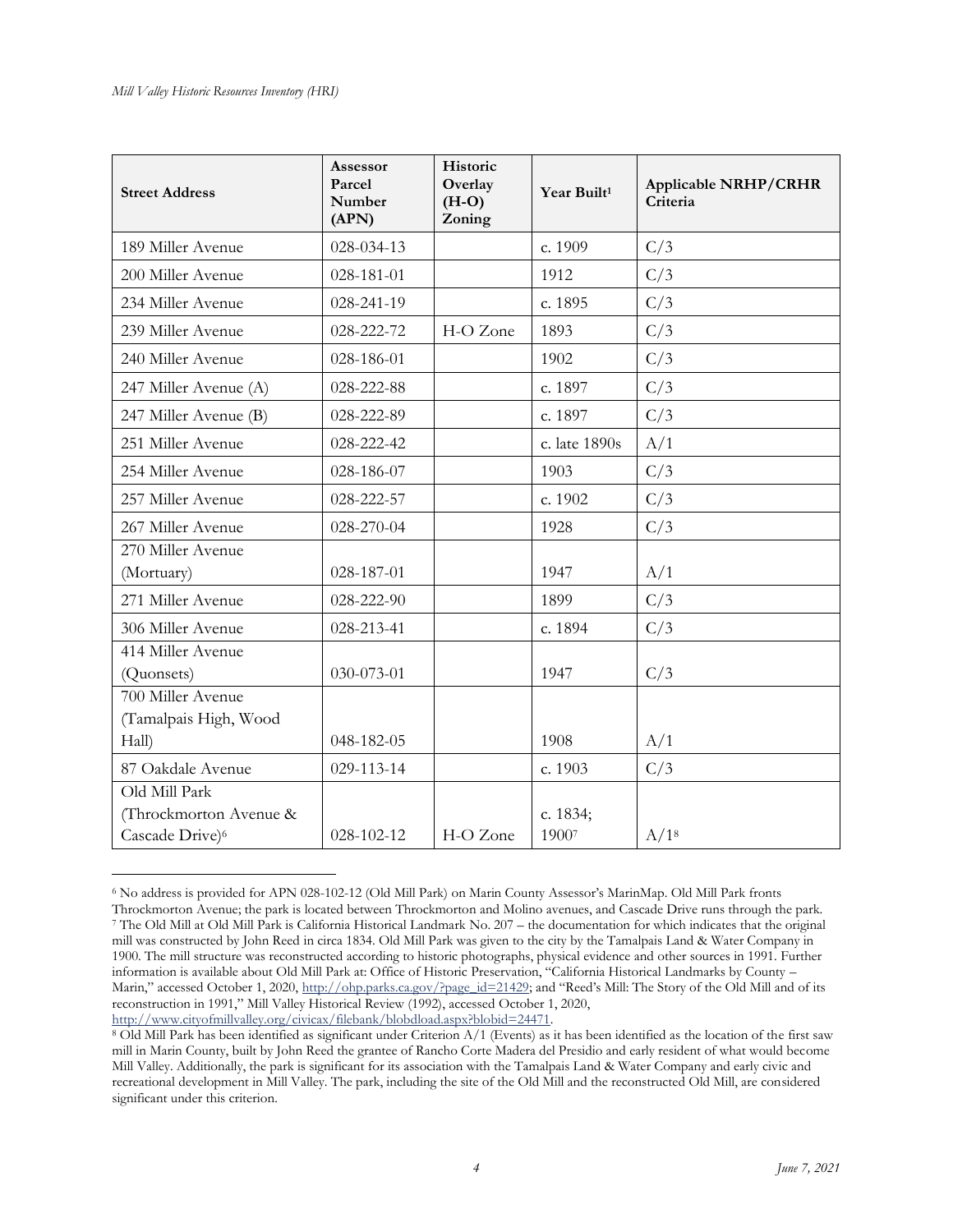| <b>Street Address</b>                                                   | <b>Assessor</b><br>Parcel<br>Number<br>(APN) | Historic<br>Overlay<br>$(H-O)$<br>Zoning | Year Built <sup>1</sup> | <b>Applicable NRHP/CRHR</b><br>Criteria |
|-------------------------------------------------------------------------|----------------------------------------------|------------------------------------------|-------------------------|-----------------------------------------|
| 45 Ralston Avenue                                                       | 027-113-10                                   | H-O Zone                                 | 1911                    | C/3                                     |
| 19 Roosevelt Avenue                                                     | 029-067-07                                   |                                          | 1906                    | C/3                                     |
| 25 Roosevelt Avenue                                                     | 029-067-16                                   |                                          | c. 1897                 | C/3                                     |
| 24 Summit Avenue<br>(Congregational Church)                             | 028-052-20                                   |                                          | 1896                    | C/3                                     |
| 100 Summit Avenue                                                       | 028-051-07                                   | H-O Zone                                 | 1907                    | C/3                                     |
| 15 Sunnyside Avenue                                                     | 028-013-13                                   |                                          | 1903                    | C/3                                     |
| 55 Sunnyside Avenue<br>(Post Office)                                    | 028-016-02                                   | H-O Zone                                 | 1940                    | A/1; C/3                                |
| 86 Sunnyside Avenue                                                     | 029-185-22                                   |                                          | c. 1911                 | C/3                                     |
| 110 Sunnyside Avenue                                                    | 029-185-09                                   |                                          | c. 1914                 | C/3                                     |
| 14 Sycamore Avenue                                                      | 028-034-32                                   |                                          | c. 1910                 | C/3                                     |
| 35 Sycamore Avenue                                                      | 028-032-18                                   |                                          | 1912                    | C/3                                     |
| 37 Sycamore Avenue                                                      | 028-032-17                                   |                                          | c. 1908                 | C/3                                     |
| 42 Sycamore Avenue                                                      | 028-034-24                                   |                                          | 1916                    | C/3                                     |
| 99 Sycamore Avenue                                                      | 028-221-28                                   |                                          | c. 1911                 | C/3                                     |
| 15 Tamalpais Avenue                                                     | 029-095-05                                   | H-O Zone                                 | 1893                    | C/3                                     |
| 24 Tamalpais Avenue                                                     | 029-092-14                                   |                                          | c. 1929                 | C/3                                     |
| 11-15 Throckmorton<br>Avenue (Holtum Building) <sup>9</sup>             | 028-013-19                                   |                                          | 1908                    | C/3                                     |
| 17 Throckmorton Avenue<br>(El Paseo Complex) <sup>10</sup>              | 028-013-19                                   |                                          | 1948                    | C/3                                     |
| 25 Throckmorton Avenue<br>(Sequoia Theater)                             | 028-013-18                                   |                                          | 1929                    | A/1; C/3                                |
| 60 Throckmorton Avenue<br>(Bank of Mill Valley, now<br>Bank of America) | 028-012-06                                   |                                          | 1911                    | C/3                                     |

<sup>9</sup> The Holtum Building is more commonly known by the address 15 Throckmorton Avenue. However, 11 Throckmorton Avenue is the official address associated with parcel APN 028-013-19. El Paseo Complex is also located on the same parcel, but is individually significant and, thus, listed separately on the HRI.

<sup>&</sup>lt;sup>10</sup> The El Paseo Complex is associated with several addresses, including 11 Throckmorton Avenue, 15 Throckmorton Avenue, 17 Throckmorton Avenue, 31 Throckmorton Avenue, 1 Sunnyside Avenue, and 2 Sunnyside Avenue. 11 Throckmorton Avenue is the official address associated with parcel APN 028-013-19. El Paseo Complex is also located on the same parcel as the Holtum Building, but is individually significant and, thus, listed separately on the HRI. The El Paseo Complex refers to the complex of interconnected buildings and alleys on the south side of the parcel, not to long-time occupant, El Paseo restaurant.